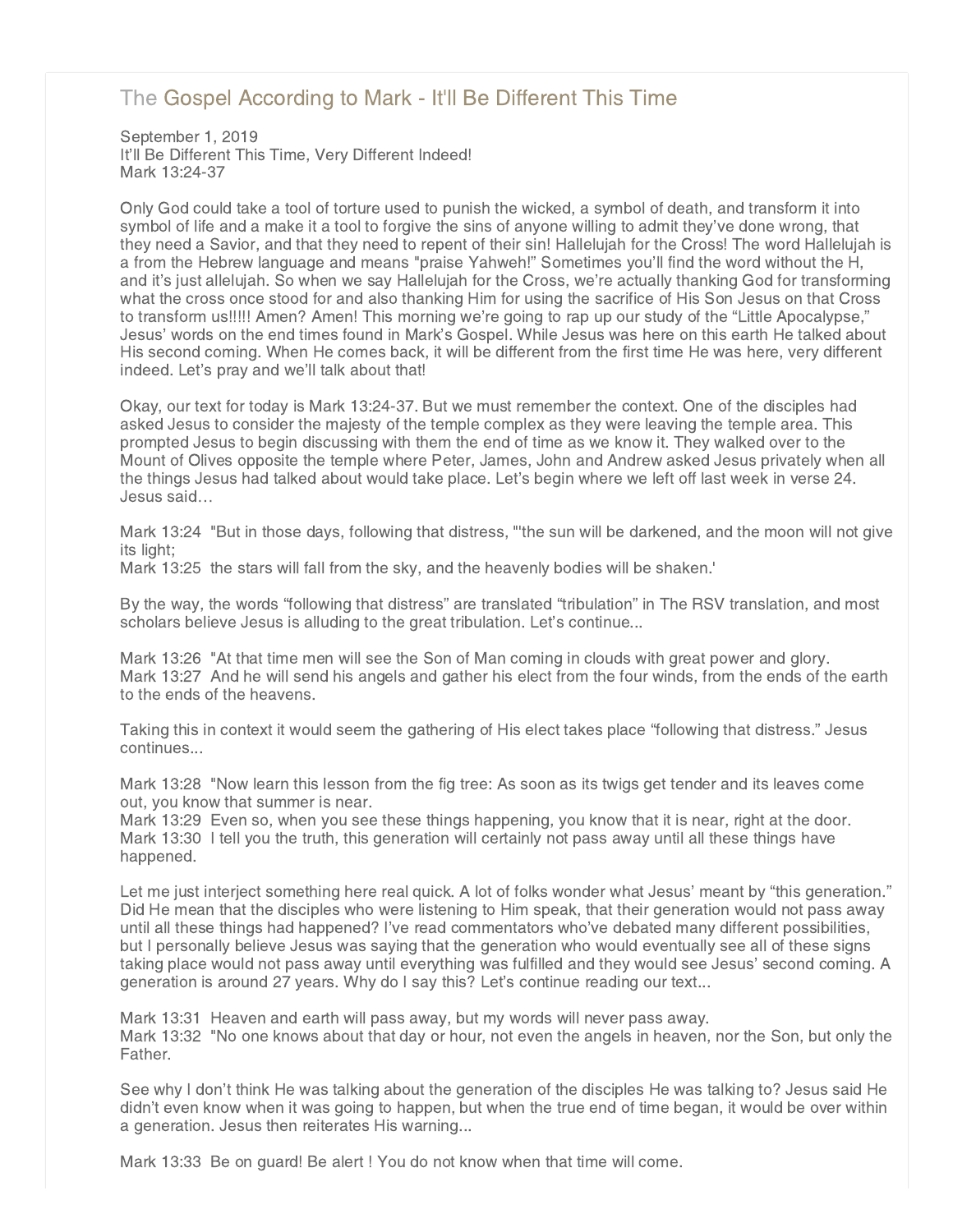Mark 13:34 It's like a man going away: He leaves his house and puts his servants in charge, each with his assigned task, and tells the one at the door to keep watch.

Mark 13:35 "Therefore keep watch because you do not know when the owner of the house will come back- whether in the evening, or at midnight, or when the rooster crows, or at dawn.

Mark 13:36 If he comes suddenly, do not let him find you sleeping.

Mark 13:37 What I say to you, I say to everyone: 'Watch!'"

I know I told you last week if Jesus says something three times in one teaching it must be extremely important, but when we look at today's passage we notice He has added several more admonitions to be on your guard and to watch and they total seven! So let me say this again, it's not as important "when" Jesus comes again, as it is that we be ready "whenever" He comes again! Listen to these words from the Broadman Commentary...

"The further command to watch in verses 35-37 is an other word, meaning 'be alert.' All these commands are in the present imperative; they call for constant watchfulness, constant care, constant expectation. Mark's understanding of Jesus' teaching on things to come accents this single point. The disciples are to live always in anticipation of difficulty and pressure and at the same time in confident and expectant hope of the sovereign triumph of God."

In our passage today Jesus has given His disciples more detailed information concerning the end times and the second coming of Christ. We're going to discover this morning that the second coming of Christ will be very different from the first. It is my object today to encourage you and motivate you in your walk with God as you anticipate the second coming of Christ! Now I understand it may be a bit unnerving for some folks to think about the possibility of being here on the earth during the end times and for some of us who've always been taught we would not go through any of the tribulation, this might be a scary thing. However, it is not my desire to worry you or cause you to fret about things. Let me say this, even though we may go through some times of persecution because of our faith and commitment to Christ and the Word of God, we must remember that the second coming of Christ is good news for followers of Christ, bad news for the enemies of Christ, and sad news for those who have rejected Christ! Even though there will be some tough times before Jesus' second coming, we are reminded of this in Scripture…

1 Thessalonians 4:16 For the Lord himself will come down from heaven, with a loud command, with the voice of the archangel and with the trumpet call of God, and the dead in Christ will rise first. 1 Thessalonians 4:17 After that, we who are still alive and are left will be caught up together with them in the clouds to meet the Lord in the air. And so we will be with the Lord forever. 1 Thessalonians 4:18 Therefore encourage one another with these words.

The second coming of Christ will ultimately be a wonderful thing for those of us who have placed our trust in Him and we know He will get us through anything we might face in this old world! This is true of the end times and of right here, right now! I just love the way Henry Turlington puts it:

"...the promise of the Son's triumphant coming offered God's people hope and encouragement. It affirmed that God is in charge and that He has not forsaken His people. He will claim and gather His own. Whatever men may do to the disciple, in whatever age, must not take away the faith by which we live and cannot destroy the hope by which we are sustained. The Son Will reign!"

Let me show you how the Son will reign by showcasing some pretty amazing differences between the first time Jesus came and lived on this planet and the second coming of Christ! You're going to see some things that should get you so excited and pumped about the Savior you love and serve, that you will not just be on alert and on your guard getting ready for the return of Christ, but you will actually begin looking forward to His return. And if we embrace the truth of what we discover today it will impact our lives in powerful ways, because we will sense the urgency of letting others know about Jesus and His offer of forgiveness and love. As I told you in the first message on the "little Apocalypse" here in Mark 13, we have a job to do and that is to be ambassador's for Christ. It's not only our duty and responsibility to share Jesus with a lost and dying world, it's our great privilege! We should be excited about making a difference in this world while we await the second coming. And one of the things that should motivate us to be busy about our job as ambassadors for Christ is this first difference between the first and second coming of Christ.

Difference # 1 Bright Star\Darkened Sun and Moon (God sized events)

A. The first time Jesus came to this earth there was a bright star which pointed to the Messiah\Savior and it was a day of joy!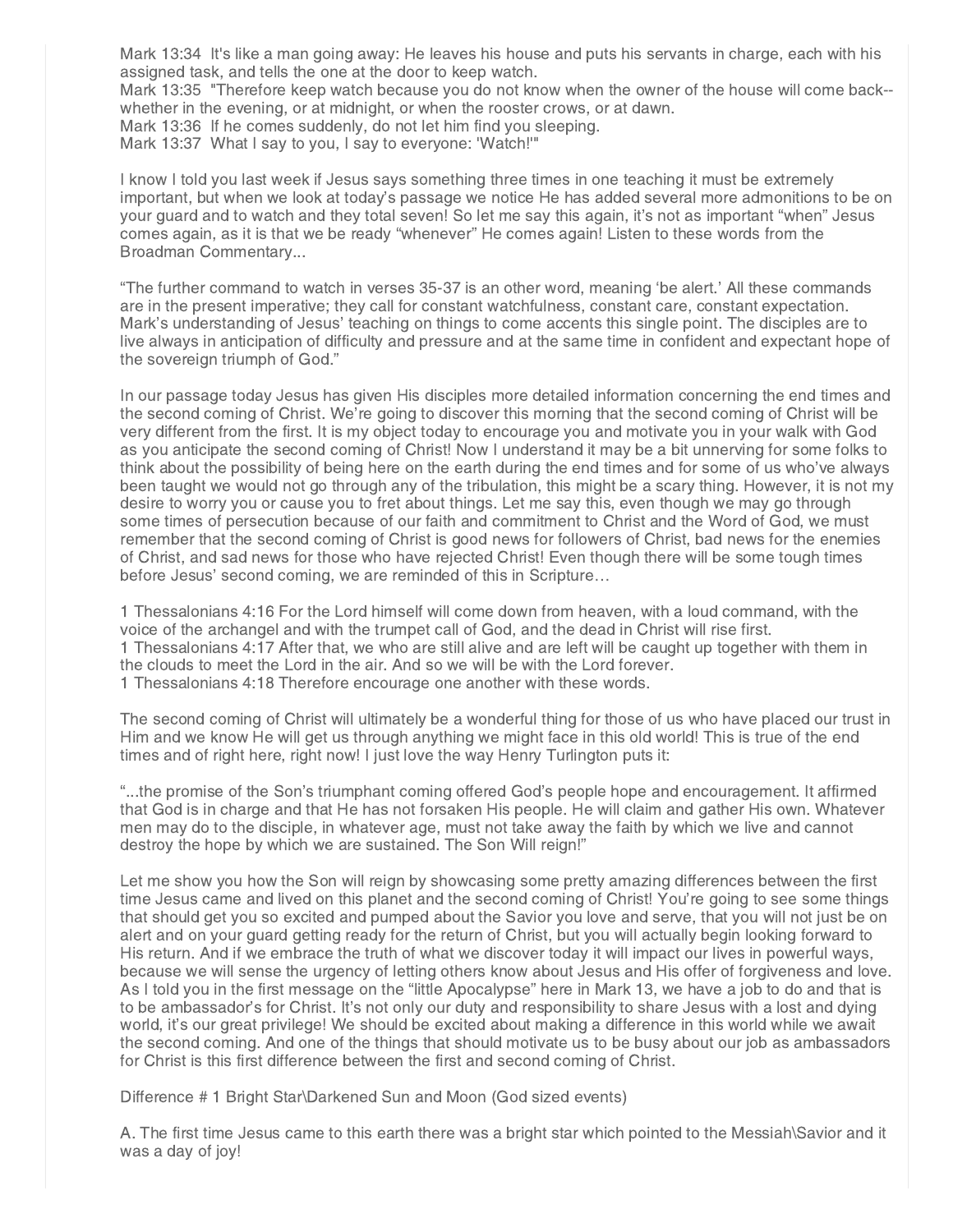Mat 2:9 After they had heard the king, they went on their way, and the star they had seen in the east went ahead of them until it stopped over the place where the child was.

Mat 2:10 When they saw the star, they were overjoyed.

Mat 2:11 On coming to the house, they saw the child with his mother Mary, and they bowed down and worshiped him. Then they opened their treasures and presented him with gifts of gold and of incense and of myrrh.

Luke 2:8 And there were shepherds living out in the fields nearby, keeping watch over their flocks at night. Luke 2:9 An angel of the Lord appeared to them, and the glory of the Lord shone around them, and they were terrified.

Luke 2:10 But the angel said to them, "Do not be afraid. I bring you good news of great joy that will be for all the people.

Luke 2:11 Today in the town of David a Savior has been born to you; he is Christ the Lord.

And listen to the reason Jesus came the first time...

John 3:16 "For God so loved the world that he gave his one and only Son, that whoever believes in him shall not perish but have eternal life.

John 3:17 For God did not send his Son into the world to condemn the world, but to save the world through him.

At the second coming the sun and moon will be darkened and point to the coming day of judgment...

Mark 13:24 "But in those days, following that distress, "'the sun will be darkened, and the moon will not give its light;

Mark 13:25 the stars will fall from the sky, and the heavenly bodies will be shaken.'

And then these words in the Book of Revelation...

Rev 6:12 I watched as he opened the sixth seal. There was a great earthquake. The sun turned black like sackcloth made of goat hair, the whole moon turned blood red,

Rev 6:13 and the stars in the sky fell to earth, as late figs drop from a fig tree when shaken by a strong wind.

Rev 6:14 The sky receded like a scroll, rolling up, and every mountain and island was removed from its place.

Rev 6:15 Then the kings of the earth, the princes, the generals, the rich, the mighty, and every slave and every free man hid in caves and among the rocks of the mountains.

Rev 6:16 They called to the mountains and the rocks, "Fall on us and hide us from the face of him who sits on the throne and from the wrath of the Lamb!

Rev 6:17 For the great day of their wrath has come, and who can stand?"

So at the second coming of Christ, His reason for coming will be different. He came the first time to offer grace, mercy and forgiveness to whoever would believe in Him by admitting their sin, and trusting Him to be their Savior! The second coming will be as a judge. But here's what we as Christians must remember...

Jesus took our judgement so we don't have to worry about this.

Rom 8:1 Therefore, there is now no condemnation for those who are in Christ Jesus,

Rom 8:2 because through Christ Jesus the law of the Spirit of life set me free from the law of sin and death.

Jesus took our judgement so we will not suffer the wrath of God in the end like those who have rejected Christ. It is important for you to know the difference between the persecution of the world and the wrath of God! Jesus told His disciples over and over again that they would suffer persecution and suffering at the hands of the world. Remember?

Mark 13:9 "You must be on your guard. You will be handed over to the local councils and flogged in the synagogues. On account of me you will stand before governors and kings as witnesses to them.

But understand this: The persecution of the world during the tribulation is not the wrath of God that's the wrath of man. Before the wrath of God is poured out upon the earth at the end, after the second coming of Jesus, the church will be caught up into the clouds and into God's Glory! In fact, I believe this is what is talked about when we read these words...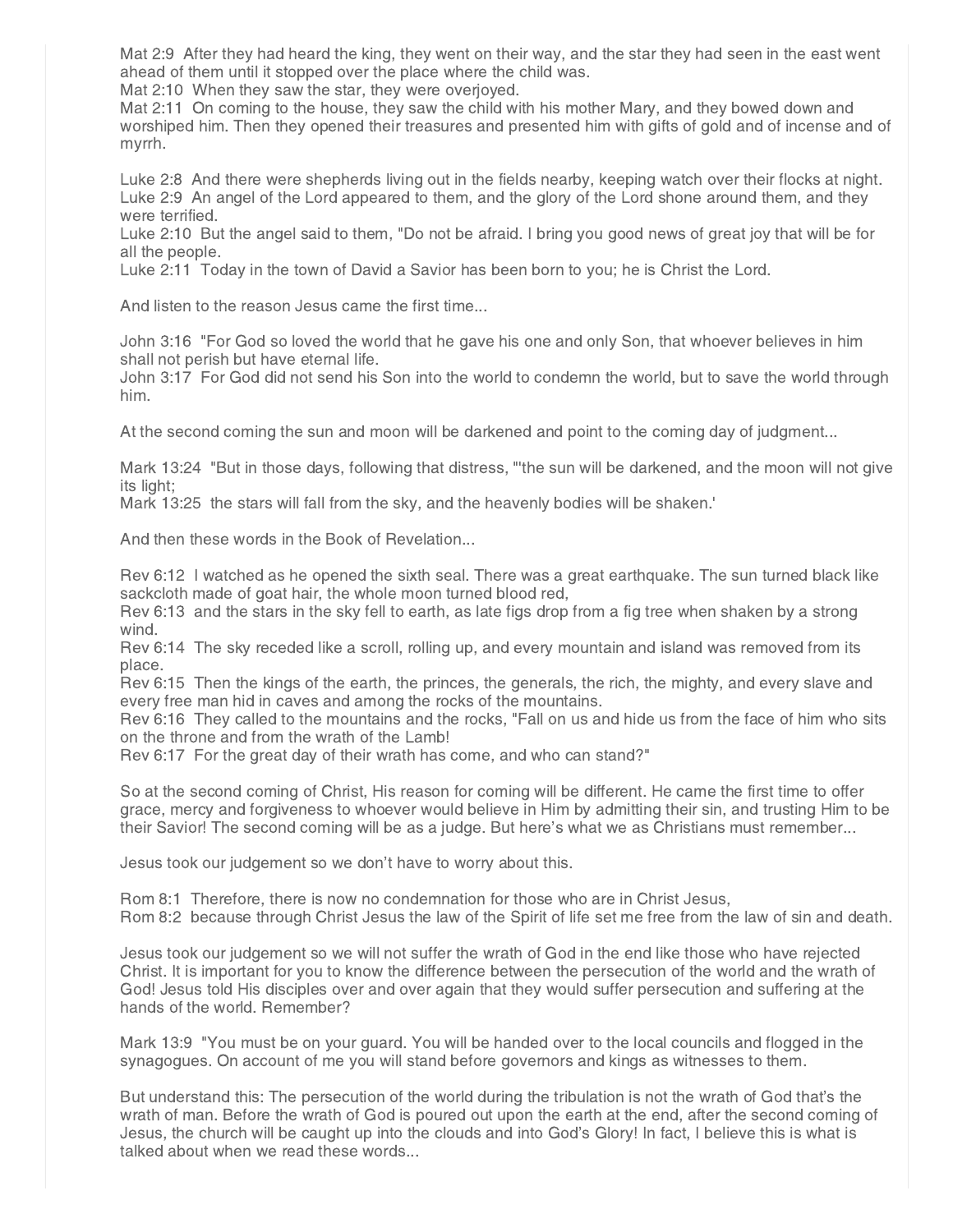1 Th 5:1 Now, brothers, about times and dates we do not need to write to you,

1 Th 5:2 for you know very well that the day of the Lord will come like a thief in the night.

1 Th 5:3 While people are saying, "Peace and safety," destruction will come on them suddenly, as labor pains on a pregnant woman, and they will not escape.

1 Th 5:4 But you, brothers, are not in darkness so that this day should surprise you like a thief.

1 Th 5:5 You are all sons of the light and sons of the day. We do not belong to the night or to the darkness.

1 Th 5:6 So then, let us not be like others, who are asleep, but let us be alert and self-controlled.

1 Th 5:7 For those who sleep, sleep at night, and those who get drunk, get drunk at night.

1 Th 5:8 But since we belong to the day, let us be self-controlled, putting on faith and love as a breastplate, and the hope of salvation as a helmet.

1 Th 5:9 For God did not appoint us to suffer wrath but to receive salvation through our Lord Jesus Christ.

1 Th 5:10 He died for us so that, whether we are awake or asleep, we may live together with him.

1 Th 5:11 Therefore encourage one another and build each other up, just as in fact you are doing.

Difference # 2 Born in a stable\Coming on the Clouds

A. The first time Jesus came He came in humility - Born in a stable

Luke 2:4 So Joseph also went up from the town of Nazareth in Galilee to Judea, to Bethlehem the town of David, because he belonged to the house and line of David.

Luke 2:5 He went there to register with Mary, who was pledged to be married to him and was expecting a child.

Luke 2:6 While they were there, the time came for the baby to be born,

Luke 2:7 and she gave birth to her firstborn, a son. She wrapped him in cloths and placed him in a manger, because there was no room for them in the inn.

Listen to what Paul had to say about Jesus' humility

Phil 2:6 Who, being in very nature God, did not consider equality with God something to be grasped, Phil 2:7 but made himself nothing, taking the very nature of a servant, being made in human likeness. Phil 2:8 And being found in appearance as a man, he humbled himself and became obedient to death- even death on a cross!

But when He comes again it will be different!

B. When Jesus comes again He'll be coming on the clouds in glory

Mark 13:26 "At that time men will see the Son of Man coming in clouds with great power and glory.

Listen to the book of Revelation...

Rev 1:7 Look, he is coming with the clouds, and every eye will see him, even those who pierced him; and all the peoples of the earth will mourn because of him. So shall it be! Amen.

Rev 1:8 "I am the Alpha and the Omega," says the Lord God, "who is, and who was, and who is to come, the Almighty."

Folks, when Jesus first came to this earth it was in humility and in that humility He sought a relationship with humankind, but He did not force anyone into that relationship. He has called out to us in great love, but it's up to us to respond. In fact, listen to this verse from the Old Testament book of Jeremiah...

Jer 31:3 The LORD appeared to us in the past, saying: "I have loved you with an everlasting love; I have drawn you with loving-kindness.

And the Psalmist...

Psa 86:5 You are forgiving and good, O Lord, abounding in love to all who call to you.

And then in the New Testament...

Rom 10:12 For there is no difference between Jew and Gentile--the same Lord is Lord of all and richly blesses all who call on him,

Rom 10:13 for, "Everyone who calls on the name of the Lord will be saved."

But here's the deal: God will never force anyone to invite Jesus to be their personal Savior, friend and Lord!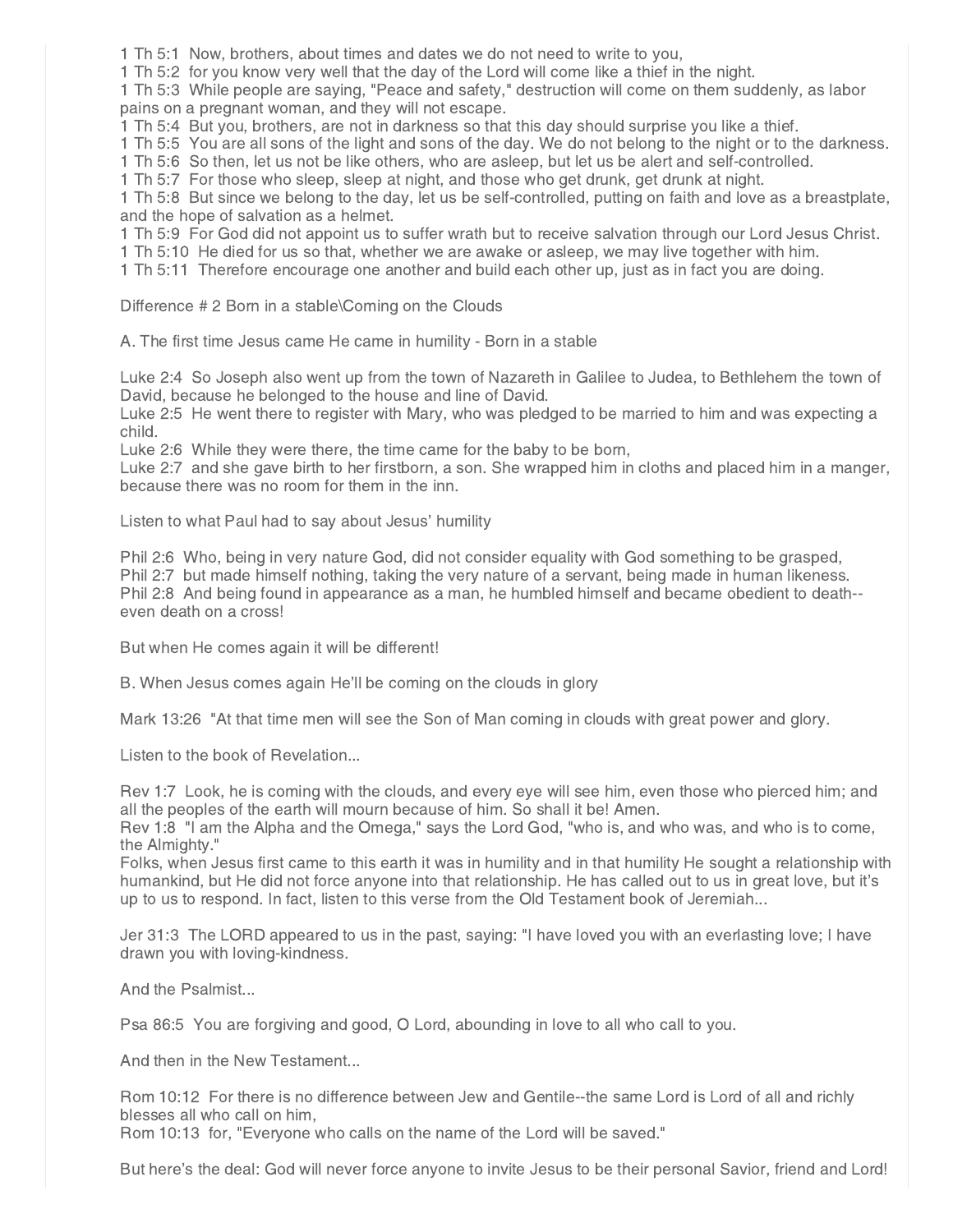However, because of what Jesus was willing to do on that old rugged cross, even those who have rejected Him will at least have to acknowledge Him.

Phil 2:9 Therefore God exalted him to the highest place and gave him the name that is above every name, Phil 2:10 that at the name of Jesus every knee should bow, in heaven and on earth and under the earth, Phil 2:11 and every tongue confess that Jesus Christ is Lord, to the glory of God the Father.

Difference # 3 Riding on the Foal of a Donkey\Riding on a White Horse

A. The first time Jesus came riding on the foal of a donkey

John 12:14 Jesus found a young donkey and sat upon it, as it is written, John 12:15 "Do not be afraid, O Daughter of Zion; see, your king is coming, seated on a donkey's colt."

A donkey was a pack animal. The donkey was a servant animal. Jesus came as a servant to carry our sin, our burdens, our shame, our sorrows, our brokeness.

Mark 10:45 For even the Son of Man did not come to be served, but to serve, and to give his life as a ransom for many."

2 Cor 5:21 God made him who had no sin to be sin for us, so that in him we might become the righteousness of God.

B. When Jesus comes again He'll be Riding a white horse

Rev 19:11 I saw heaven standing open and there before me was a white horse, whose rider is called Faithful and True. With justice he judges and makes war.

Rev 19:12 His eyes are like blazing fire, and on his head are many crowns. He has a name written on him that no one knows but he himself.

Rev 19:13 He is dressed in a robe dipped in blood, and his name is the Word of God.

Rev 19:14 The armies of heaven were following him, riding on white horses and dressed in fine linen, white and clean.

Rev 19:15 Out of his mouth comes a sharp sword with which to strike down the nations. "He will rule them with an iron scepter." He treads the winepress of the fury of the wrath of God Almighty.

Rev 19:16 On his robe and on his thigh he has this name written: KING OF KINGS AND LORD OF LORDS.

If you haven't noticed, all of these differences share a common thread.

Difference # 4 Condemned as a Criminal\Coming as a King

A. The first time came He was rejected as the Messiah and condemned as a criminal

Mark 14:61 ... Again the high priest asked him, "Are you the Christ, the Son of the Blessed One?" Mark 14:62 "I am," said Jesus. "And you will see the Son of Man sitting at the right hand of the Mighty One and coming on the clouds of heaven."

Mark 14:63 The high priest tore his clothes. "Why do we need any more witnesses?" he asked.

Mark 14:64 "You have heard the blasphemy. What do you think?" They all condemned him as worthy of death.

Mark 14:65 Then some began to spit at him; they blindfolded him, struck him with their fists, and said, "Prophesy!" And the guards took him and beat him.

B. At the second coming of Jesus He will be hailed as the King of Kings

1 Tim 6:13 In the sight of God, who gives life to everything, and of Christ Jesus, who while testifying before Pontius Pilate made the good confession, I charge you

1 Tim 6:14 to keep this command without spot or blame until the appearing of our Lord Jesus Christ,

1 Tim 6:15 which God will bring about in his own time--God, the blessed and only Ruler, the King of kings and Lord of lords,

1 Tim 6:16 who alone is immortal and who lives in unapproachable light, whom no one has seen or can see. To him be honor and might forever. Amen.